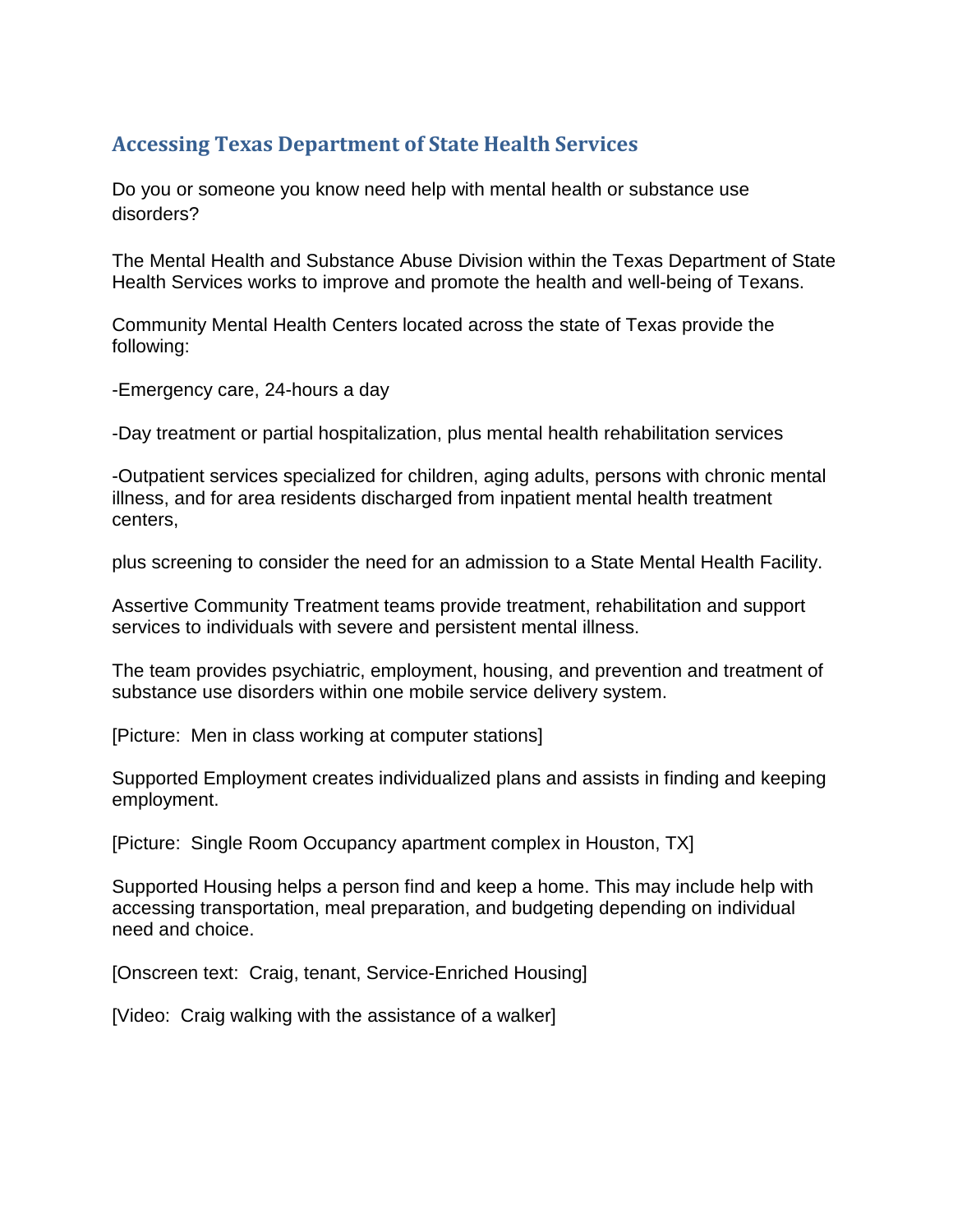CRAIG: I'm still settling in but it's been a very pleasant experience and the parts I was afraid of have kind of gone away. And the aide comes and the therapist comes and the counselor comes and physical therapy comes, and fill in all these things for me. And I've got a full house to live in. I can make oatmeal in the kitchen for breakfast. I've got a TV. I've got my books.

And I go shopping once a week. I'll have what I call a bipolar day where things are all jumbled and disjointed and this structure I'm in helps keep that in containment as well. Community Mental Health Centers also provide homeless services, where mental health professionals reach out and assist persons with mental illness experiencing homelessness- on the streets, shelters, or wherever the need may exist.

[Pictures: Man with flag, tent in the snow]

Community Mental Health Centers also provide homeless services, where mental health professionals reach out and assist persons with mental illness experiencing homelessness – on the streets, shelters, or wherever the need may exist.

Mental health services are available for children and youth ages 3-17.

The first step is a screening by Community Mental Health Center staff. If needed, the screening is followed by an assessment to determine the individual's eligibility for services.

In order to be eligible, a child or adolescent must:

- 1. Have a diagnosis of mental illness (excluding a single diagnosis of substance use disorder, Autism, Intellectual Disability, or Pervasive Developmental Disorder);
- 2. Exhibit a serious emotional, behavioral or mental disorder; and
- 3. Also have one of the following:
	- A serious functional impairment;
	- Be at risk of disruption of a preferred living or child care environment due to psychiatric symptoms; or
	- Be enrolled in a school system's special education program because of serious emotional disturbance

Crisis intervention services are available to reduce symptoms of mental illness or emotional disturbance and may prevent admission of a child or adolescent to a more restrictive environment.

[Onscreen text: Paula Margeson, member, Housing and Health Services Coordination Council]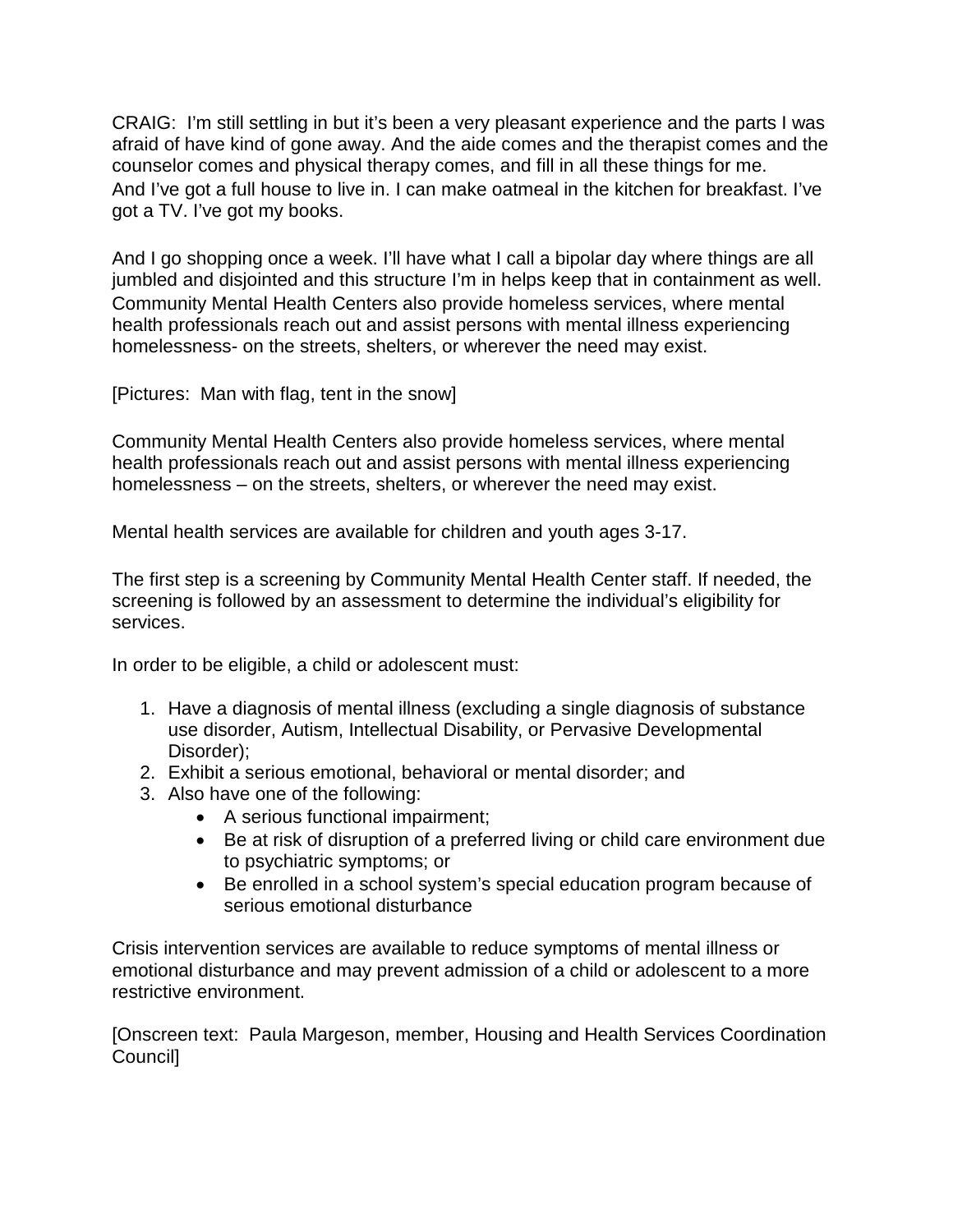PAULA: You know in the independent living movement we really feel like almost nobody should be institutionalized. We feel like community-based services are the best kinds of services – where people get to stay in their communities and get the support and the care and the help that they need.

It's always our preference in our movement to see people live out in society.

[Pictures: Disaster with cabinet, disaster survivor in front of manufactured home, and house with tarp on the roof]

People affected by natural or man-made disasters may benefit from crisis counseling and stress management.

Community Mental Health Centers are there to help.

Trained staff provide services and education. This may lessen the impact of the traumatic event on the behavioral health of both survivors and emergency responders.

To find help with mental health concerns for both youth and adults, go to The Texas Department of State Health Services "Find Services" website: [www.dshs.state.tx.us/mhsa-mh-help/.](http://www.dshs.state.tx.us/mhsa-mh-help/)

Crisis services may be necessary when an individual:

- Immediately endangers themselves or others due to a mental health condition
- Risks serious deterioration in mental or physical health
- Or fears causing or receiving immediate harm.

To find your local crisis hotline, go to the mental health crisis hotlines website: <http://www.dshs.state.tx.us/WorkArea/linkit.aspx?LinkIdentifier=id&ItemID=8589951107> or call 2-1-1.

The hotline is available 24-hours a day, seven days a week.

To find substance use disorder treatment services in your area, call toll free 1-877-9-NO DRUG. Immediate and confidential help is available 24-hours a day, seven days a week.

To find information about the Fund for Veterans' Assistance that may help veterans with counseling needs and mental health services visit the Texas Veterans Commission website: [www.tvc.texas.gov](http://www.tvc.texas.gov/) or call 1-512-463-1157.

If anyone is in danger of hurting themselves or others, call 9-1-1 for immediate assistance.